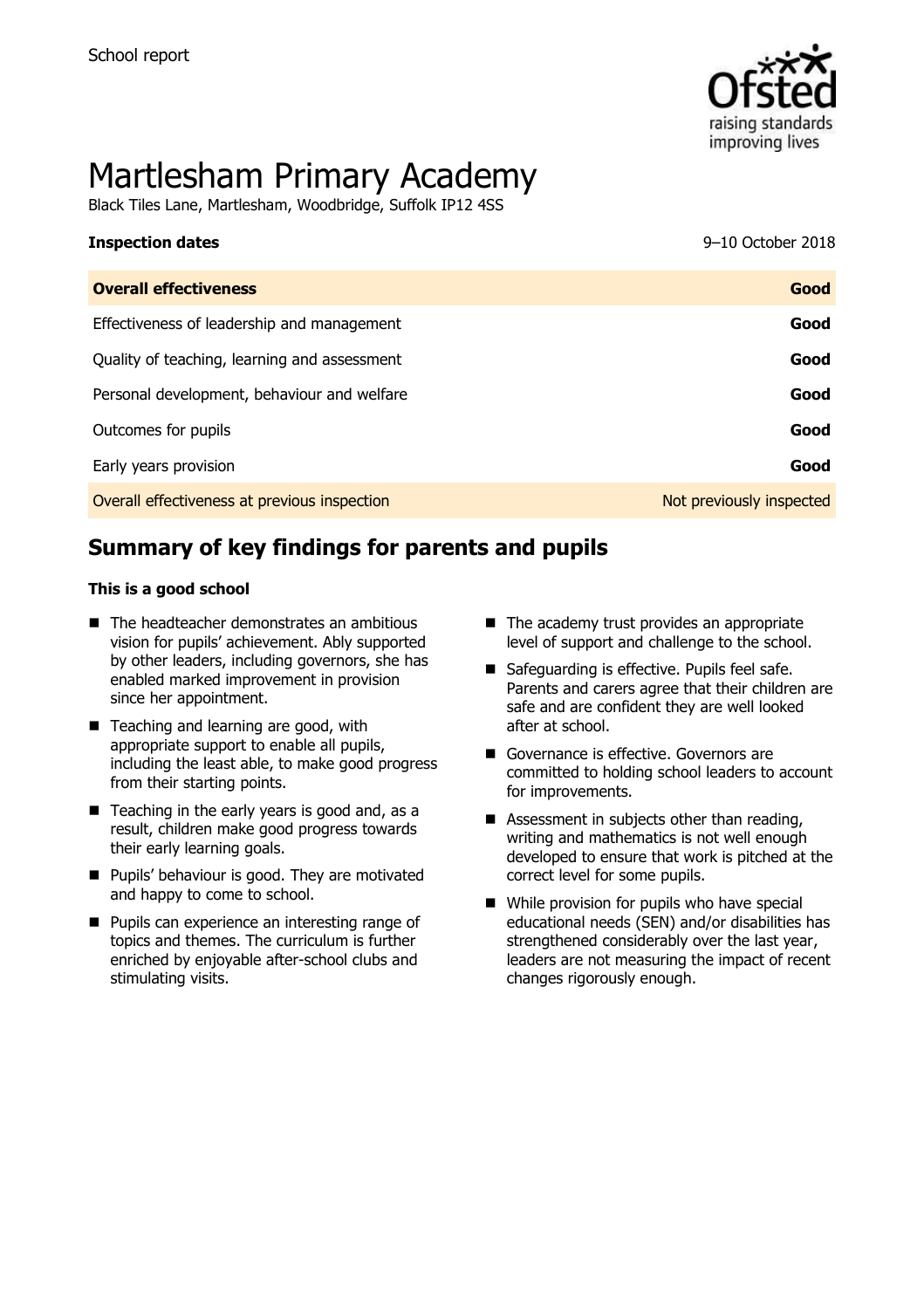

# **Full report**

### **What does the school need to do to improve further?**

- **Ensure that leaders assess carefully the impact of the changes to provision for pupils** who have SEN and/or disabilities on improving outcomes.
- **IMPROVE the curriculum by:** 
	- using assessment in subjects other than reading, writing and mathematics to plan activities that better meet pupils' needs
	- continuing to fill the gaps left by a legacy of poor teaching to improve pupils' grammar, punctuation and spelling.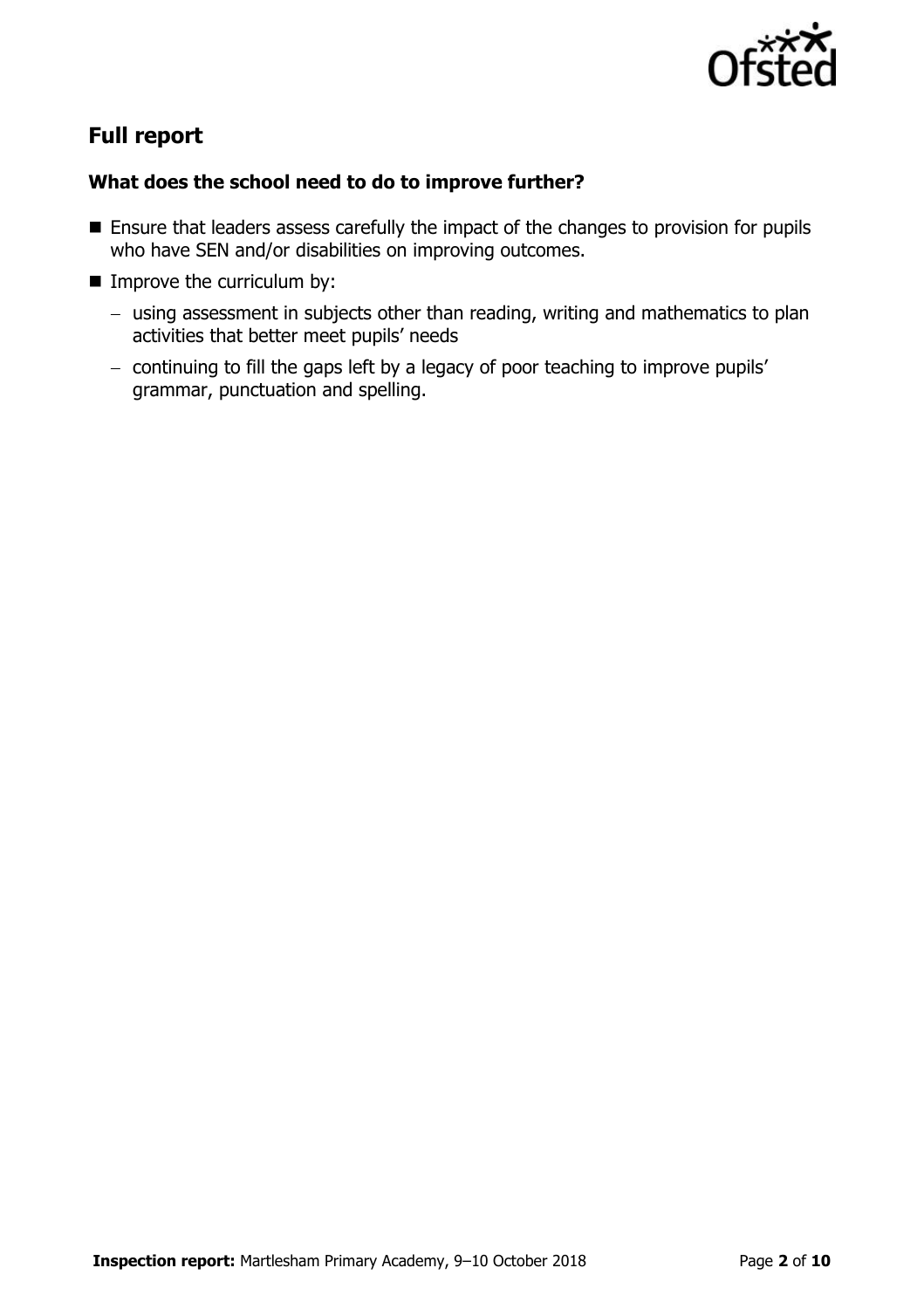

### **Inspection judgements**

### **Effectiveness of leadership and management Good**

- The leadership of the school has improved considerably under the new headteacher. The headteacher has a clear vision and strategy for improvement, which are shared by the senior leaders, staff and governors. As a result, provision for pupils across the school has rapidly improved. One parent commented, 'There's been a massive improvement here.'
- The headteacher and senior leaders have implemented a robust system of monitoring of teaching and learning. Leaders have challenged underperformance and have put in place appropriate support and guidance to staff. Points for development are closely monitored and there are high expectations of improvement from leaders.
- $\blacksquare$  School leaders have taken effective action to increase the attendance and reduce the persistent absence of specific groups of pupils, such as disadvantaged pupils and those who are identified as having SEN and/or disabilities.
- School leaders are also supporting pupils' mental well-being through their 'Thrive' approach, and the designated 'Thrive' room provides a quiet and calming reflection space. Pupils are keen to talk about the 'Optimistic October' calendar designed to create positive and achievable goals.
- The broad and balanced curriculum prepares pupils well for life in modern Britain. Pupils gain an understanding of democracy and British law through their empowerment as house captains, school council members and class ambassadors. Pupils are duly proud of their election to these posts and the responsibilities they hold. Fundamental British values are woven through the teaching of personal, social, health and citizenship education, with a strong focus on tolerance and respect.
- Pupils' spiritual, moral, social and cultural awareness is well developed through the curriculum, for example within discussion on moral issues and spiritual beliefs. In daily whole-school assemblies, pupils are actively invited to consider a wide range of social and cultural issues.
- School leaders know the school and the local community very well, and there are strong relationships with the church and local charities. The profile of the school is being raised within the academy trust through activities such as the 'colour run', raising money for computing equipment for the school. Many parents value the school's work and appreciate the commitment that staff show in ensuring that pupils are happy, safe and well looked after.
- Additional government funding for sport is used effectively to improve the quality of physical education teaching and learning using specialist coaching. This also enables pupils to experience new sports and widen their participation in competitive sport. Pupils enjoy a range of after-school sports clubs, such as gymnastics, multi-sport and street dance.
- The school uses its additional funding for disadvantaged pupils effectively. Provision for these pupils is tracked carefully to ensure that they receive appropriate support. The headteacher works to support the most vulnerable pupils and their families to improve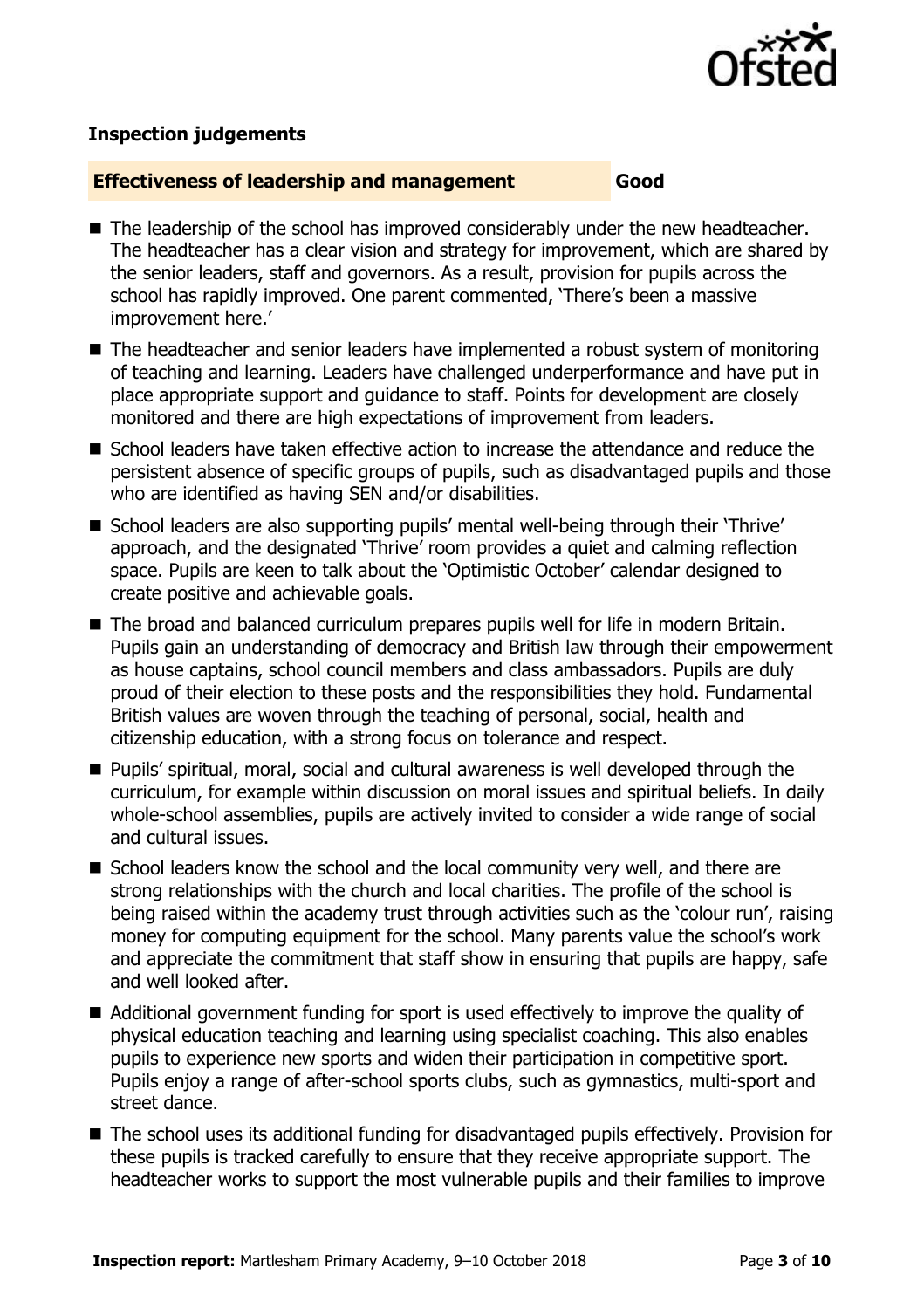

further the progress of this group.

- **Pupils are provided with a range of opportunities which contribute to their personal and** academic achievement. Pupils spoke enthusiastically about memorable experiences both in and out of the classroom, such as outdoor science experiments, the eco-school and their imminent visit to the 'Primary Proms'. The focus on staying healthy is evident throughout the school. All pupils, along with some staff, run a daily mile.
- REAch2 Academy Trust provides strong support for the work of the school, which closely builds on its strengths and identified areas for development. School leaders act promptly on the recommendations for improvement made by the trust.
- Senior leaders hold teachers firmly to account for pupils' progress. There is more to be done to secure recent improvements in assessment within curriculum subjects such as history and geography.
- In the past, provision was weak for pupils identified as having SEN and/or disabilities. One or two parents were unhappy about this. Much-improved provision over the last year is resulting in better outcomes for this group of pupils but now the provision needs to be refined to make sure that leaders have a good understanding of the impact of additional activities on outcomes.

### $\overline{\phantom{a}}$ **Governance of the school**

- **Effectiveness of leadership and management management Good**  ■ The governing body is effective and has very high expectations of school leaders. Governors' roles and responsibilities are matched to their expertise and are clearly defined.
- $\blacksquare$  Governors have an accurate knowledge of the school's strengths and its areas for further development. They successfully hold leaders to account by undertaking their own focused monitoring visits to check carefully the information they receive from  $leaders.$ leaders.

### $p_\mu$  , and the contract of the contract of the contract of the contract of the contract of the contract of the contract of the contract of the contract of the contract of the contract of the contract of the contract of t \_s\_c\_h\_o\_o\_l\_ \_a\_n\_d\_ \_w\_o\_r\_k\_ \_t\_o\_g\_e\_t\_h\_e\_r\_ \_a\_s\_ \_a\_ \_s\_t\_r\_o\_n\_g\_ **Safeguarding**

- $\blacksquare$  The arrangements for safeguarding are effective.
- Leaders maintain detailed, accurate records and are acutely aware of individual pupils'  $\epsilon$ eds. needs.
- $\blacksquare$  ) and any one only in the component of a sequence of  $\ell$  , and the collection in  $\blacksquare$  . The calcultural Leauers are active in procuring appropriate support for vulnerable pupils. works well with external agencies to ensure that individual pupils' interests are at the  $\alpha$ ilu $\sigma$  or all support. **E** Leaders are active in procuring appropriate support for vulnerable pupils. The school centre of all support.
- $\blacksquare$  Leaders ensure that all staff receive regular training and are alert to any signs indicating that a pupil is at risk. Staff understand fully their responsibility to ensure that pupils remain safe at school. They know how to report, manage and record any  $\Sigma$ uncerns. concerns.
- **Th** Pupils say they feel safe in school and nearly all parents who responded to Ofsted's online questionnaire, Parent View, confirm that their children feel happy and safe. \_s\_u\_b\_j\_e\_c\_t\_s\_.\_ \_S\_e\_n\_i\_o\_r\_ \_l\_e\_a\_d\_e\_r\_s\_ \_h\_o\_l\_d\_ \_t\_e\_a\_c\_h\_e\_r\_s\_
- **The Pupils receive frequent opportunities to learn about online safety through regular** assemblies, class talks and events, for example e-safety with the National Society for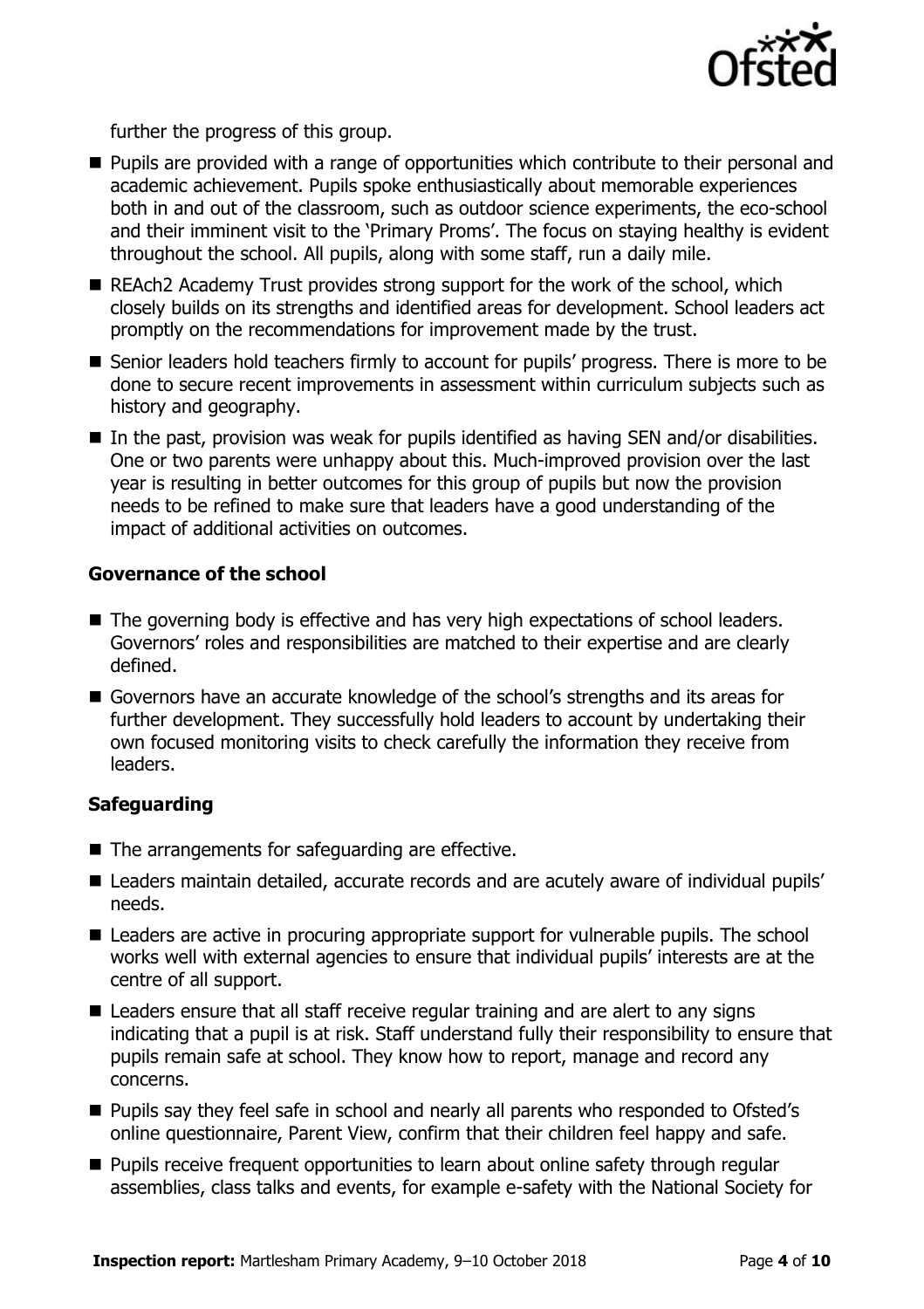

the Prevention of Cruelty to Children and Crucial Crew.

### **Quality of teaching, learning and assessment Good**

- **Positive relationships between staff and pupils mean that pupils work hard and want to** do well. Pupils articulate and exemplify the school's values of respect, responsibility, resilience, aspiration and collaboration. Therefore, within lessons, pupils select tasks that challenge them, show ambition and determination in completing their work and collaborate well with each other.
- $\blacksquare$  In key stage 1, effective phonics teaching contributes well to pupils' strong attainment in reading at the end of the key stage. Across the school, teachers match reading books well to pupils' reading abilities and pupils are, therefore, becoming increasingly confident readers.
- Teachers provide the most able pupils, including those who are disadvantaged, with additional challenges within lessons, for example in writing their own questions about what they have read.
- Teachers and teaching assistants provide a range of engaging and supportive resources so that all pupils, including the least able, can succeed in their tasks. Clearly measured interventions help these pupils to make strong progress from their starting points.
- Teachers' skilled questioning enables pupils to develop their language well and enhances their vocabulary. For example, key stage 2 teachers challenge pupils' responses when considering a writer's intentions in selecting certain vocabulary.
- Across subject areas, pupils' books reflect the high expectations that teachers have for the presentation of work and handwriting. Pupils are keen to improve their work.
- The learning environment really brings the curriculum to life, for example Tudor England in key stage 2 or emergency services role-play activities in the early years. Pupils are immersed in a learning setting that engages them and enhances their broader knowledge and understanding of the theme. In religious education, pupils were asked to consider how Jesus could prove that he was really the Son of God. Pupils actively applied their critical thinking abilities to this activity.
- Teachers have good knowledge across a range of subjects. This has a positive impact upon pupils' learning. Leaders have identified that the next stage of development is to ensure that assessment is used more widely in some subjects, such as history and geography. This is to ensure that all pupils receive work that improves the quality of their learning so that, over time, progress is stronger.

### **Personal development, behaviour and welfare Good**

### **Personal development and welfare**

■ The school's work to promote pupils' personal development and welfare is good.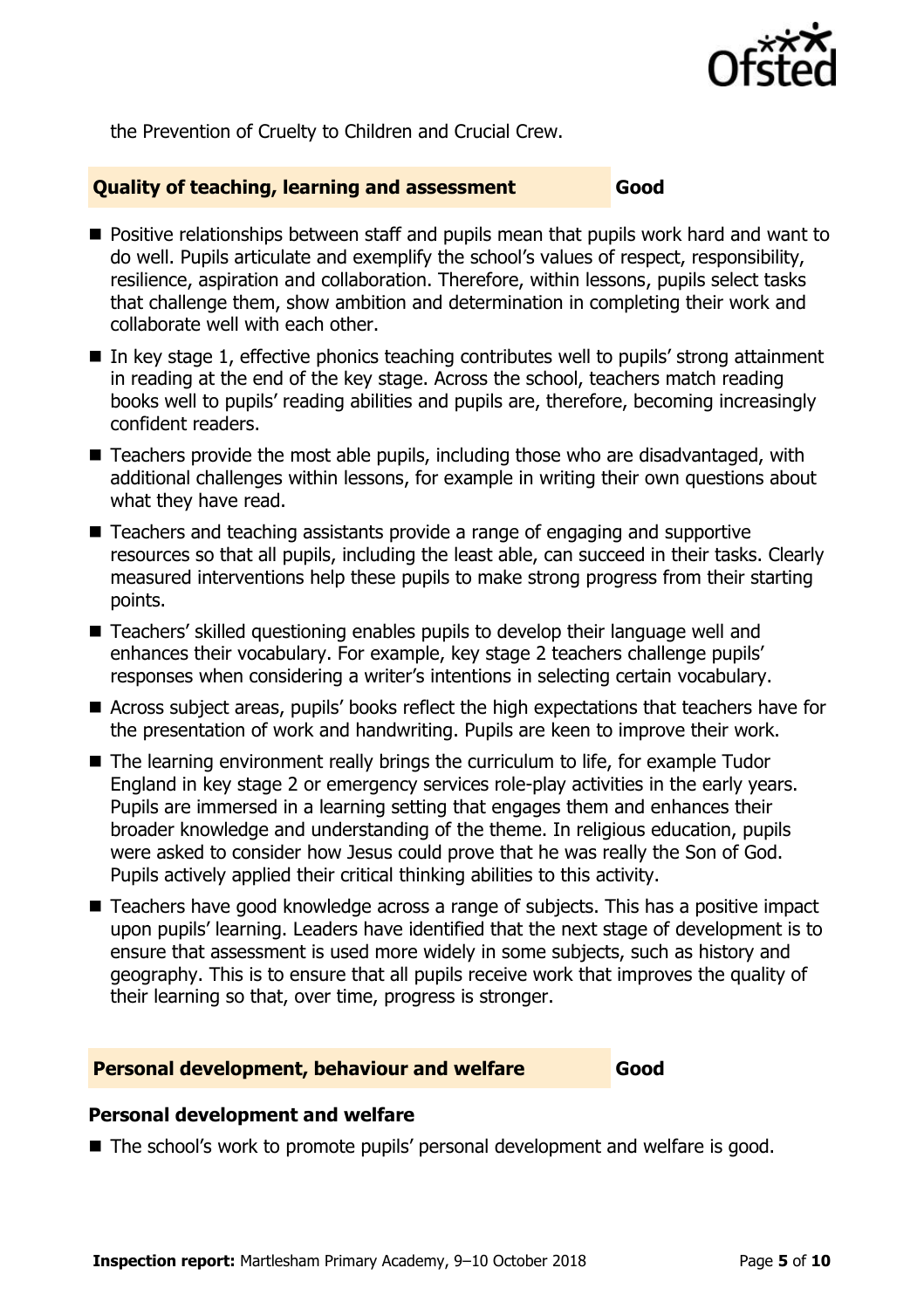

- Pupils are courteous and friendly and show respect towards each other and adults. At lunchtimes, older pupils were seen helping younger children in their games and activities.
- Through the focus on fundamental British values within the curriculum, pupils demonstrate respect, tolerance and an understanding of diversity within the school and the wider community.
- **Pupils are willing to confide in adults in school if they have concerns or problems. They** know what to do and who to tell if they do not feel safe. In addition, pupils stated that bullying is rare and that teachers deal quickly with any of their concerns.
- **Pupils have opportunities to take on roles of responsibility through their election onto** the school council and through the role of house captains. Elected house captains deliver a motivational speech each week and lead assemblies focusing on key elements of school development. As a result, pupils feel they have a voice in the functioning of the school and take pride in their responsibilities.
- Older pupils are given the opportunity to participate in the running of a lunchtime shop. This involves a formal employment application and interview process and therefore supports pupils in preparation for their future working lives.

### **Behaviour**

- The behaviour of pupils is good.
- **Pupils behave well in lessons and respond positively to teachers' high expectations.** Pupils consistently show high levels of effort and take great pride in the completion and presentation of their work.
- **Pupils clearly articulate their accurate understanding of the school's behaviour policy.** This policy is applied consistently and fairly by staff, and pupils state that incidents of poor behaviour are rare.
- Pupils' attendance is good and still rising. Parents state that their children enjoy coming to school, with one parent stating, 'My child can't wait to come in the mornings.' The headteacher implemented a system of tailored and intensive support for those pupils whose attendance was low. As a result, overall attendance has significantly improved to include a rapidly reducing proportion of pupils who are persistently absent.

### **Outcomes for pupils Good**

- Unvalidated assessment information for Years 2 and 6 in 2018 indicates that outcomes in the school continue to improve. Progress in reading, writing and mathematics is good. Standards in mathematics and writing have risen still further. However, despite good progress, standards in reading in Year 6 are not as high because of the difficulties experienced by a few pupils.
- School assessment information indicates that, in all other year groups, good progress is apparent in reading, writing and mathematics.
- The outcomes from the phonics screening check in 2018 were below the national average. As a result, leaders have ensured that key stage 1 and early years staff are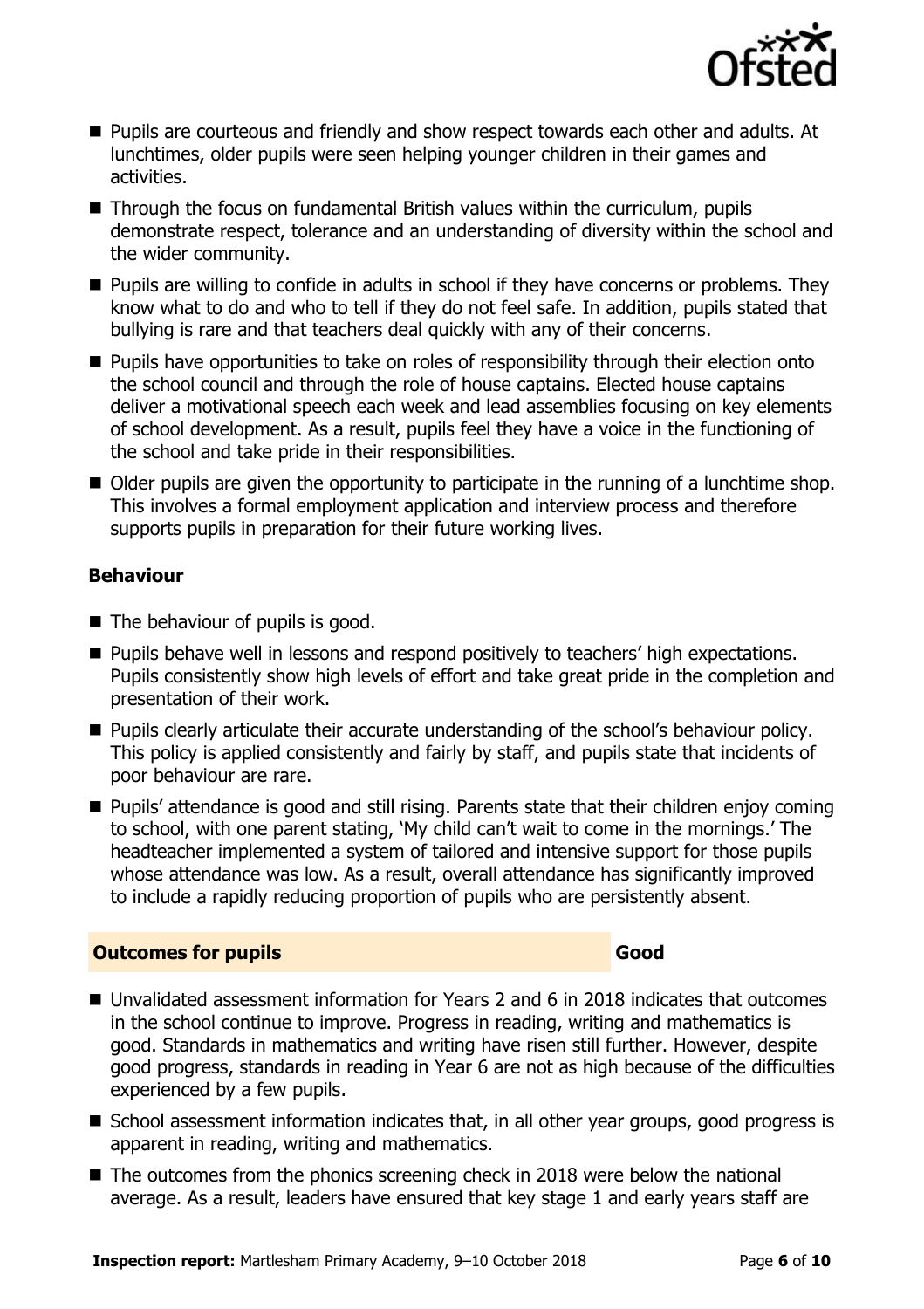

■ The early years provision collaborates with other local schools to discuss approaches to teaching and learning.

 Parents actively participate in their children's online learning journals and are provided with several opportunities to engage in school life, such as 'Marvellous Middles', 'Fabulous Finishes' and special events.

- to learn well across all aspects of the early years curriculum. The outside environment has been recently renovated to provide exciting learning areas that support and challenge children across the curriculum, for example the outdoor reading area and bookshelf and the police station.
- child intensely concentrating on making pasta in the mud kitchen. Children were keen to follow up their phonics work in describing a superhero character. ■ There is a wealth of activities, both inside and outside the classroom, to help children

■ Children play purposefully, collaborating well with each other. The inspector observed a

- skills are identified quickly and appropriate support is put in place.
- information well to plan activities to secure children's strong development. Any gaps in
- Children are happy and safe in the early years. Adults have high expectations of the children's behaviour. Children follow safety rules and move around the setting with ease and confidence. Routines are already well established, and children listen carefully
- From below typical starting points on entry, the progress of children in the early years is good. ■ Staff make accurate assessments of children's skills and knowledge, using this

**Early years provision Good Good** 

to the adults' instructions.

- In key stage 1, attainment in reading, writing and mathematics at the expected standards rose from below the national averages in 2017 to well above the national averages in 2018. The proportions of pupils working at greater depth in key stage 1 have improved to be much closer to national averages in 2018.
- -
- In 2018, by the end of key stage 2, standards in spelling, punctuation and grammar were not as high as they ought to be because, in the past, pupils were not taught well enough. School leaders and teachers are working effectively to fill these gaps but, nevertheless, they remain a barrier to future improvement in outcomes.

trained well to deliver focused and effective phonics lessons. From Reception Year upwards, pupils now show a strong and developing ability to apply their phonics knowledge when reading and writing new words.

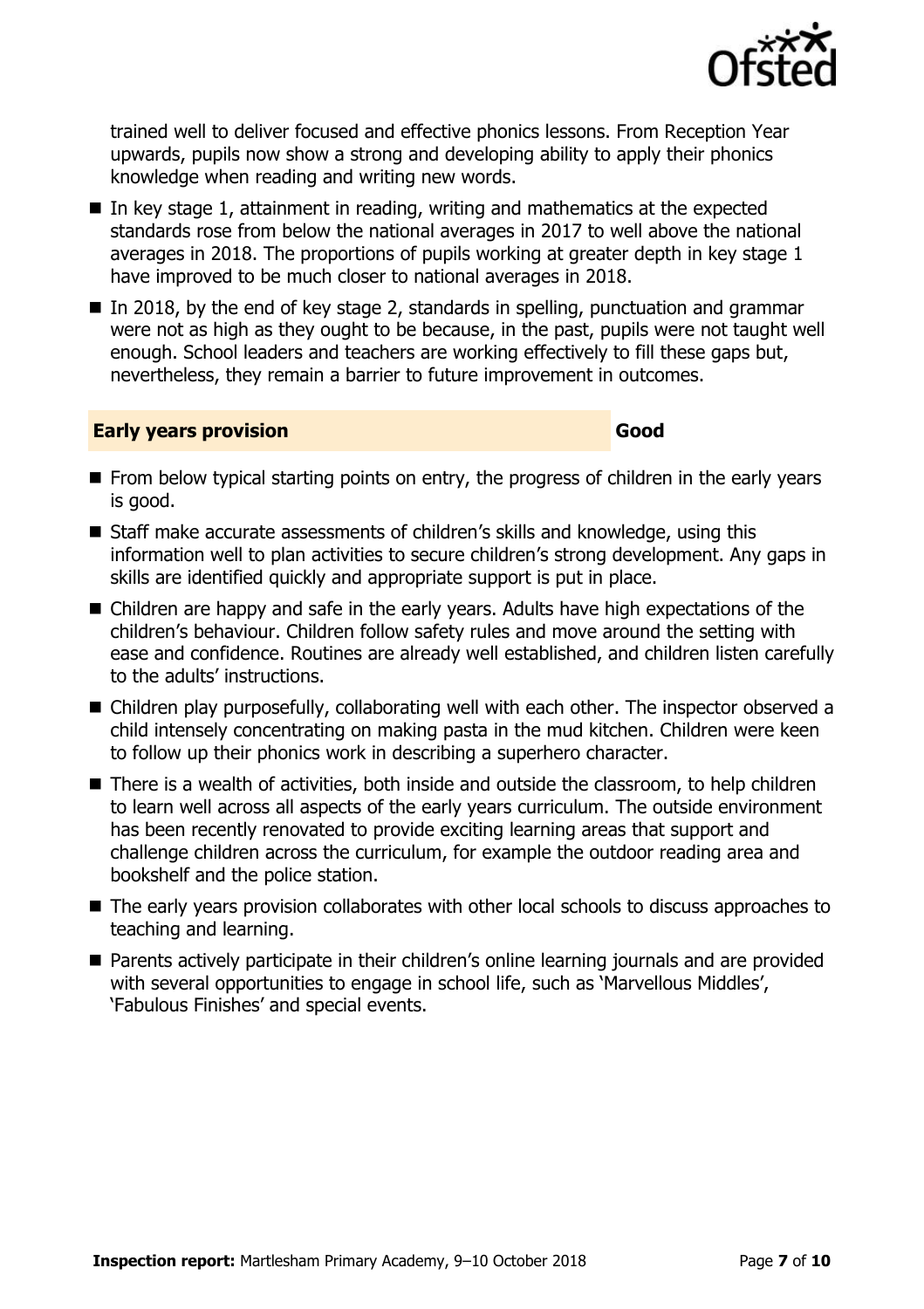

### **School details**

| Unique reference number | 142018         |
|-------------------------|----------------|
| Local authority         | <b>Suffolk</b> |
| Inspection number       | 10056465       |

This inspection of the school was carried out under section 5 of the Education Act 2005.

| Type of school                      | Primary                      |
|-------------------------------------|------------------------------|
| School category                     | Academy sponsor-led          |
| Age range of pupils                 | 4 to 11                      |
| <b>Gender of pupils</b>             | Mixed                        |
| Number of pupils on the school roll | 87                           |
| Appropriate authority               | Board of trustees            |
| Chair                               | <b>Rosie Carter</b>          |
| <b>Head teacher</b>                 | Emma Churchman               |
| Telephone number                    | 01473 624 409                |
| Website                             | www.martleshamacademy.org    |
| <b>Email address</b>                | office@martleshamacademy.org |
| Date of previous inspection         | Not previously inspected     |

### **Information about this school**

- The headteacher has been in post since June 2017.
- Martlesham Primary Academy joined REAch2 Academy Trust in April 2016.
- There is a local governing body of four trust-appointed governors. The trust has a regional board of governors who report to the board of trustees.
- The school is smaller than the average-sized primary school.
- Most pupils are of White British heritage. The proportion of pupils who speak English as an additional language is below average.
- The proportion of pupils eligible for the pupil premium is below average.
- $\blacksquare$  The proportion of pupils who have SEN and/or disabilities is below average.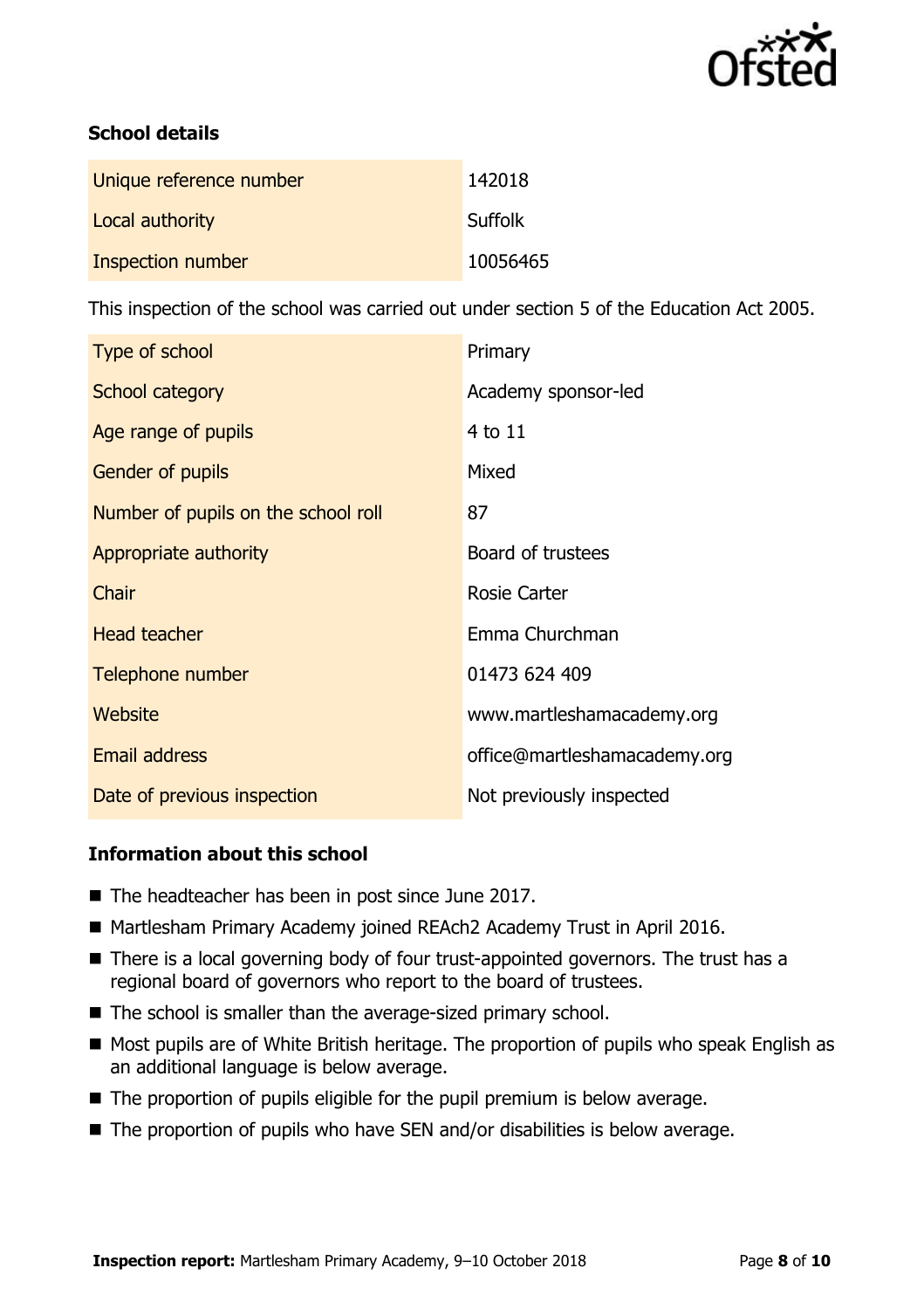

### **Information about this inspection**

- Teaching was observed in all years. Pupils' work was scrutinised, and the inspector listened to some pupils read.
- Meetings were held with pupils, teachers and leaders, some governors and a representative from the trust.
- The lead inspector looked at the school's evaluation of its own performance and its development plan.
- School documents were scrutinised, including those relating to safeguarding, school policies, the school self-evaluation and the development plans.
- The lead inspector analysed the 24 responses to Parent View, Ofsted's online questionnaire, and spoke with parents at the start of the first day of the inspection.
- The lead inspector considered the views of staff through analysis of the 12 responses to the staff survey.

### **Inspection team**

Rowena Simmons, lead inspector **Constanting Constant** Ofsted Inspector